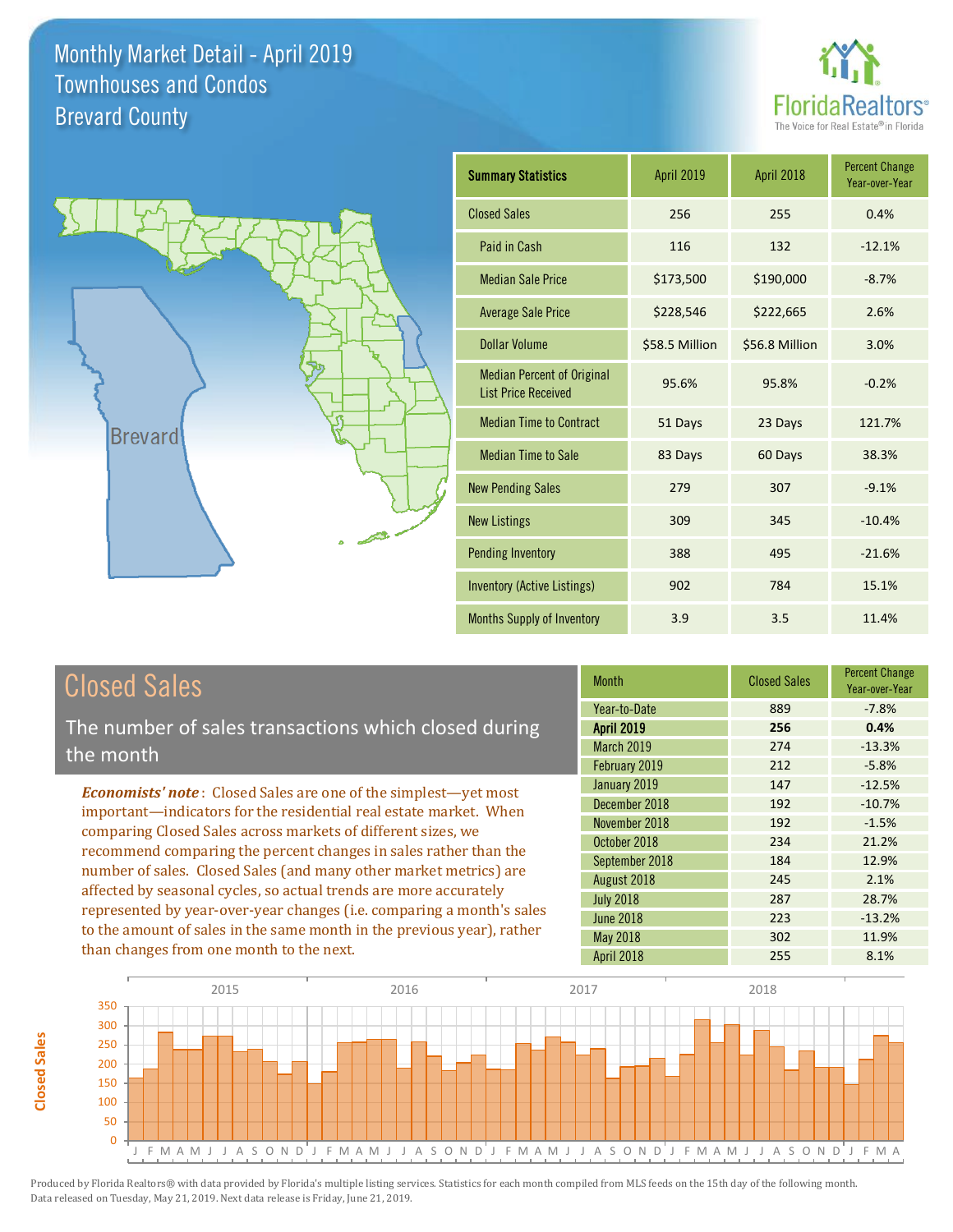this statistic should be interpreted with care.



109 -17.4%

| Cash Sales                                                                     | <b>Month</b>      | <b>Cash Sales</b> | <b>Percent Change</b><br>Year-over-Year |
|--------------------------------------------------------------------------------|-------------------|-------------------|-----------------------------------------|
|                                                                                | Year-to-Date      | 444               | $-16.1%$                                |
| The number of Closed Sales during the month in which                           | <b>April 2019</b> | 116               | $-12.1%$                                |
| buyers exclusively paid in cash                                                | <b>March 2019</b> | 138               | $-18.8%$                                |
|                                                                                | February 2019     | 108               | $-21.7%$                                |
|                                                                                | January 2019      | 82                | $-7.9%$                                 |
|                                                                                | December 2018     | 88                | $-17.0%$                                |
| <b>Economists' note:</b> Cash Sales can be a useful indicator of the extent to | November 2018     | 96                | $-11.9%$                                |
| which investors are participating in the market. Why? Investors are            | October 2018      | 121               | 21.0%                                   |
| far more likely to have the funds to purchase a home available up front,       | September 2018    | 94                | 23.7%                                   |
| whereas the typical homebuyer requires a mortgage or some other                | August 2018       | 120               | 4.3%                                    |
| form of financing. There are, of course, many possible exceptions, so          | <b>July 2018</b>  | 128               | 14.3%                                   |



# Cash Sales as a Percentage of Closed Sales

The percentage of Closed Sales during the month which were Cash Sales

*Economists' note* : This statistic is simply another way of viewing Cash Sales. The remaining percentages of Closed Sales (i.e. those not paid fully in cash) each month involved some sort of financing, such as mortgages, owner/seller financing, assumed loans, etc.

| <b>Month</b>      | <b>Percent of Closed</b><br>Sales Paid in Cash | <b>Percent Change</b><br>Year-over-Year |
|-------------------|------------------------------------------------|-----------------------------------------|
| Year-to-Date      | 49.9%                                          | $-9.1%$                                 |
| <b>April 2019</b> | 45.3%                                          | $-12.5%$                                |
| March 2019        | 50.4%                                          | $-6.3%$                                 |
| February 2019     | 50.9%                                          | $-17.0%$                                |
| January 2019      | 55.8%                                          | 5.3%                                    |
| December 2018     | 45.8%                                          | $-7.1%$                                 |
| November 2018     | 50.0%                                          | $-10.6%$                                |
| October 2018      | 51.7%                                          | $-0.2%$                                 |
| September 2018    | 51.1%                                          | 9.7%                                    |
| August 2018       | 49.0%                                          | 2.3%                                    |
| <b>July 2018</b>  | 44.6%                                          | $-11.2%$                                |
| <b>June 2018</b>  | 48.9%                                          | $-4.9%$                                 |
| May 2018          | 50.0%                                          | $-3.7%$                                 |
| <b>April 2018</b> | 51.8%                                          | $-6.0%$                                 |

April 2018 132 1.5%

May 2018 151 151 7.9%

June 2018

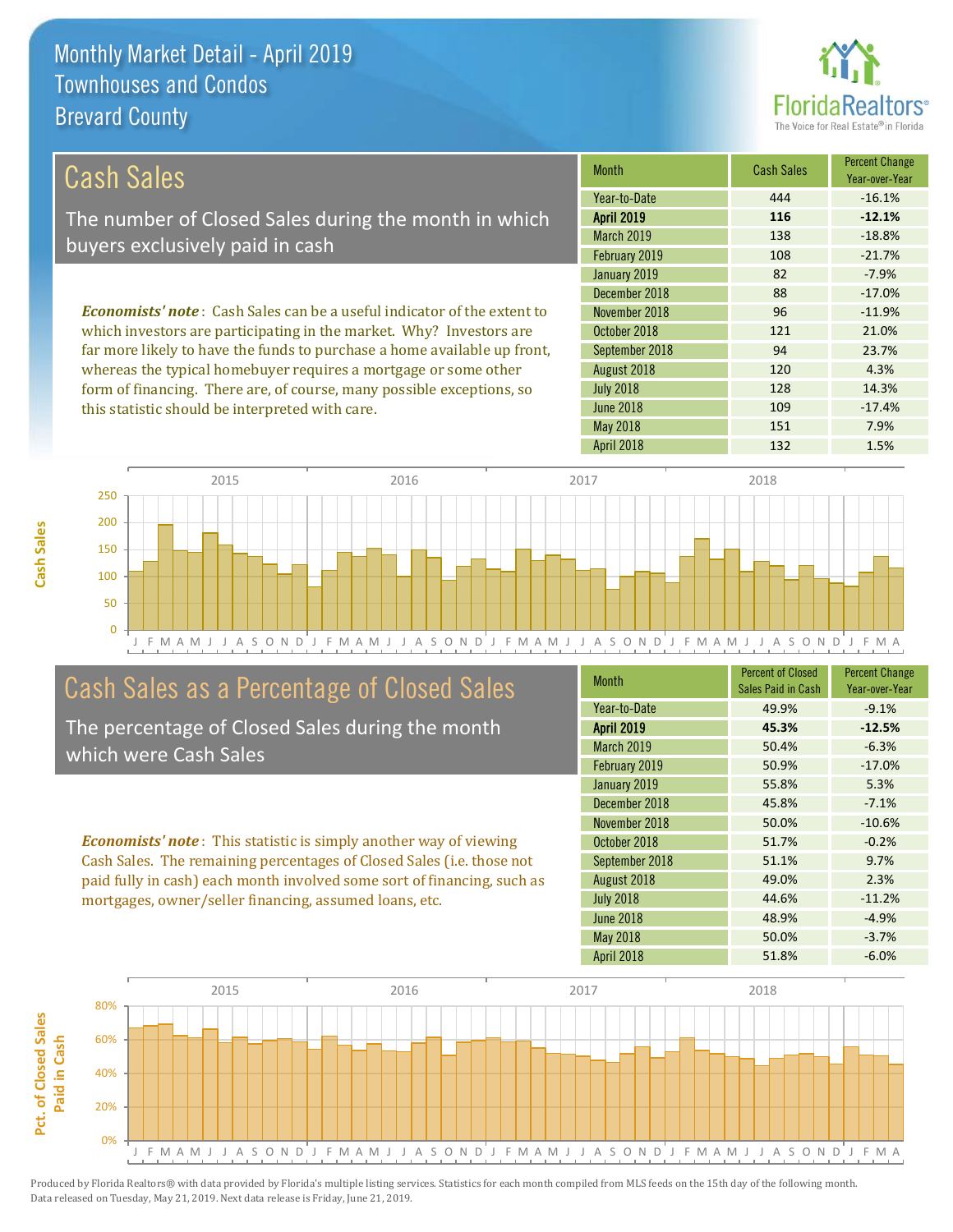

#### Month Median Sale Price Percent Change Year-over-Year April 2019 **\$173,500 -8.7%** Year-to-Date \$175,000 6.1% September 2018 **\$169,000** 3.7% March 2019 \$185,000 15.6% February 2019 **\$173,500** 10.9% November 2018 **\$165,250** 3.3% October 2018 **\$175,000** 9.4% January 2019 **\$169,400** 13.0% December 2018 **\$185,000** 5.7% August 2018 **\$180,000** 17.6% July 2018 **\$170,750** 6.1% June 2018 **\$175,000** 14.0% May 2018 **6179,950 10.7%** April 2018 **\$190,000** 18.8% *Economists' note* : Median Sale Price is our preferred summary statistic for price activity because, unlike Average Sale Price, Median Sale Price is not sensitive to high sale prices for small numbers of homes that may not be characteristic of the market area. Keep in mind that median price trends over time are not always solely caused by changes in the general value of local real estate. Median sale price only reflects the values of the homes that *sold* each month, and the mix of the types of homes that sell can change over time. Median Sale Price The median sale price reported for the month (i.e. 50% of sales were above and 50% of sales were below)



# Average Sale Price

The average sale price reported for the month (i.e. total sales in dollars divided by the number of sales)

*Economists' note* : Usually, we prefer Median Sale Price over Average Sale Price as a summary statistic for home prices. However, Average Sale Price does have its uses—particularly when it is analyzed alongside the Median Sale Price. For one, the relative difference between the two statistics can provide some insight into the market for higher-end homes in an area.

| Month             | <b>Average Sale Price</b> | <b>Percent Change</b><br>Year-over-Year |
|-------------------|---------------------------|-----------------------------------------|
| Year-to-Date      | \$221,120                 | 7.7%                                    |
| <b>April 2019</b> | \$228,546                 | 2.6%                                    |
| March 2019        | \$228,785                 | 11.1%                                   |
| February 2019     | \$213,441                 | 13.6%                                   |
| January 2019      | \$204,972                 | 2.1%                                    |
| December 2018     | \$212,250                 | 1.4%                                    |
| November 2018     | \$206,978                 | 5.9%                                    |
| October 2018      | \$211,618                 | 10.2%                                   |
| September 2018    | \$202,247                 | 4.3%                                    |
| August 2018       | \$212,710                 | 18.1%                                   |
| <b>July 2018</b>  | \$208,816                 | 10.9%                                   |
| <b>June 2018</b>  | \$204,126                 | 11.7%                                   |
| May 2018          | \$224,462                 | 18.8%                                   |
| April 2018        | \$222,665                 | 6.9%                                    |



**Average Sale Price**

**Average Sale Price**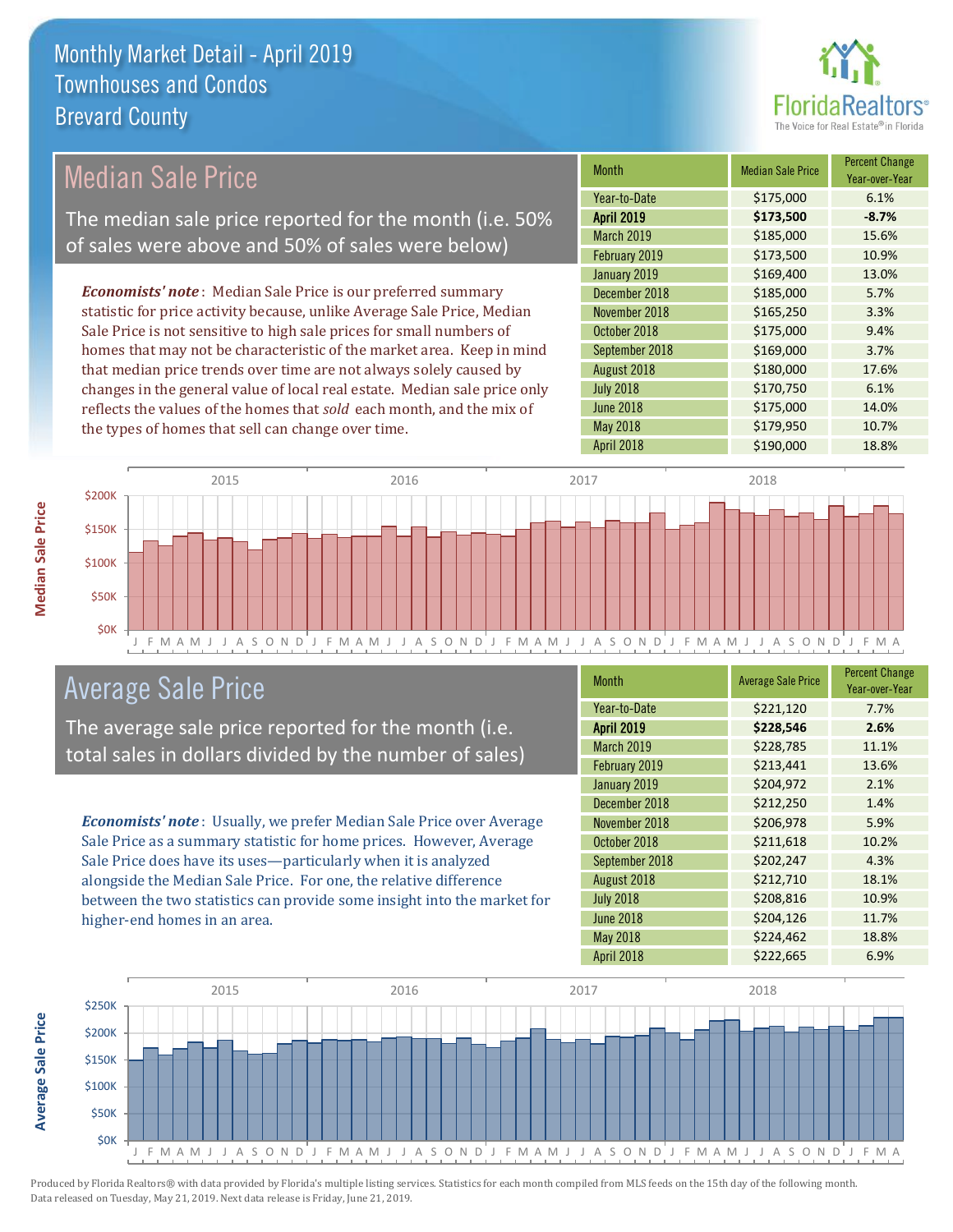

## ollar Volume

The sum of the sale prices for all sales which closed during the month

*Economists' note* : Dollar Volume is simply the sum of all sale prices in a given time period, and can quickly be calculated by multiplying Closed Sales by Average Sale Price. It is a strong indicator of the health of the real estate industry in a market, and is of particular interest to real estate professionals, investors, analysts, and government agencies. Potential home sellers and home buyers, on the other hand, will likely be better served by paying attention to trends in the two components of Dollar Volume (i.e. sales and prices) individually.

| Month             | <b>Dollar Volume</b> | <b>Percent Change</b><br>Year-over-Year |
|-------------------|----------------------|-----------------------------------------|
| Year-to-Date      | \$196.6 Million      | $-0.6%$                                 |
| <b>April 2019</b> | \$58.5 Million       | 3.0%                                    |
| <b>March 2019</b> | \$62.7 Million       | $-3.7%$                                 |
| February 2019     | \$45.2 Million       | 7.0%                                    |
| January 2019      | \$30.1 Million       | $-10.6%$                                |
| December 2018     | \$40.8 Million       | $-9.4%$                                 |
| November 2018     | \$39.7 Million       | 4.3%                                    |
| October 2018      | \$49.5 Million       | 33.6%                                   |
| September 2018    | \$37.2 Million       | 17.8%                                   |
| August 2018       | \$52.1 Million       | 20.6%                                   |
| <b>July 2018</b>  | \$59.9 Million       | 42.8%                                   |
| <b>June 2018</b>  | \$45.5 Million       | $-3.1%$                                 |
| May 2018          | \$67.8 Million       | 32.8%                                   |
| April 2018        | \$56.8 Million       | 15.5%                                   |



# Median Percent of Original List Price Received

The median of the sale price (as a percentage of the original list price) across all properties selling during the month

*Economists' note* : The Median Percent of Original List Price Received is useful as an indicator of market recovery, since it typically rises as buyers realize that the market may be moving away from them and they need to match the selling price (or better it) in order to get a contract on the house. This is usually the last measure to indicate a market has shifted from down to up, so it is what we would call a *lagging* indicator.

| <b>Month</b>      | Med. Pct. of Orig.<br><b>List Price Received</b> | <b>Percent Change</b><br>Year-over-Year |
|-------------------|--------------------------------------------------|-----------------------------------------|
| Year-to-Date      | 95.4%                                            | $-0.1%$                                 |
| <b>April 2019</b> | 95.6%                                            | $-0.2%$                                 |
| March 2019        | 95.2%                                            | 0.2%                                    |
| February 2019     | 95.3%                                            | $-0.6%$                                 |
| January 2019      | 95.5%                                            | 0.0%                                    |
| December 2018     | 94.7%                                            | $-1.3%$                                 |
| November 2018     | 94.5%                                            | $-0.7%$                                 |
| October 2018      | 95.6%                                            | 0.3%                                    |
| September 2018    | 94.7%                                            | $-0.5%$                                 |
| August 2018       | 95.8%                                            | $-0.3%$                                 |
| <b>July 2018</b>  | 95.7%                                            | 0.4%                                    |
| <b>June 2018</b>  | 95.9%                                            | 1.3%                                    |
| May 2018          | 96.0%                                            | 0.7%                                    |
| April 2018        | 95.8%                                            | 0.3%                                    |

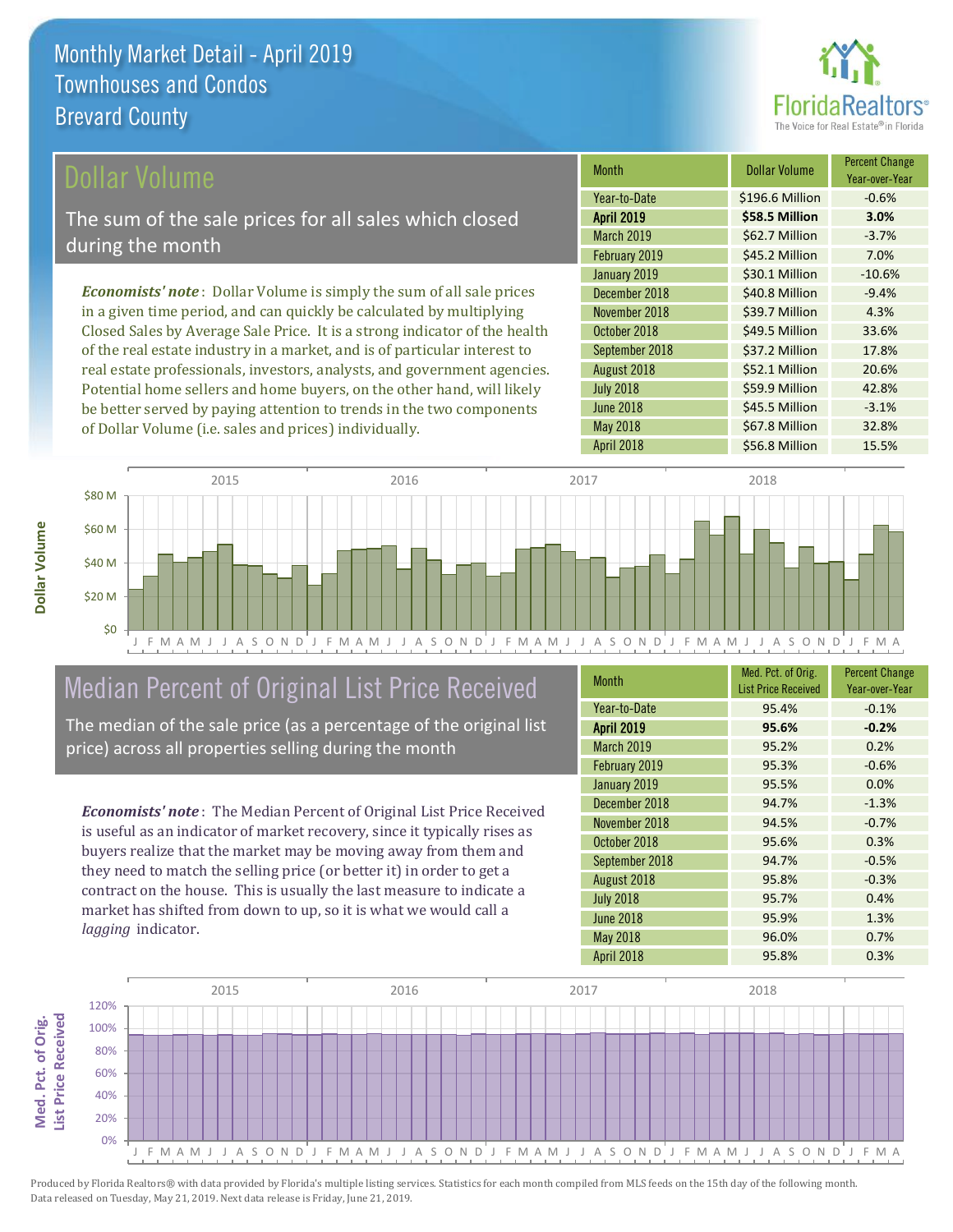

# Median Time to Contract

The median number of days between the listing date and contract date for all Closed Sales during the month

*Economists' note* : Like Time to Sale, Time to Contract is a measure of the length of the home selling process calculated for sales which closed during the month. The difference is that Time to Contract measures the number of days between the initial listing of a property and the signing of the contract which eventually led to the closing of the sale. When the gap between Median Time to Contract and Median Time to Sale grows, it is usually a sign of longer closing times and/or declining numbers of cash sales.

| Month             | <b>Median Time to</b><br>Contract | <b>Percent Change</b><br>Year-over-Year |
|-------------------|-----------------------------------|-----------------------------------------|
| Year-to-Date      | 44 Days                           | 57.1%                                   |
| <b>April 2019</b> | 51 Days                           | 121.7%                                  |
| <b>March 2019</b> | 45 Days                           | 18.4%                                   |
| February 2019     | 49 Days                           | 157.9%                                  |
| January 2019      | 35 Days                           | $-7.9%$                                 |
| December 2018     | 43 Days                           | 26.5%                                   |
| November 2018     | 38 Days                           | $-13.6%$                                |
| October 2018      | 30 Days                           | $-21.1%$                                |
| September 2018    | 32 Days                           | 3.2%                                    |
| August 2018       | 25 Days                           | $-19.4%$                                |
| <b>July 2018</b>  | 34 Days                           | 25.9%                                   |
| <b>June 2018</b>  | 34 Days                           | 17.2%                                   |
| May 2018          | 27 Days                           | $-12.9%$                                |
| April 2018        | 23 Days                           | $-17.9%$                                |



## Median Time to Sale

**Median Time to** 

**Median Time to** 

The median number of days between the listing date and closing date for all Closed Sales during the month

*Economists' note* : Time to Sale is a measure of the length of the home selling process, calculated as the number of days between the initial listing of a property and the closing of the sale. *Median* Time to Sale is the amount of time the "middle" property selling this month was on the market. That is, 50% of homes selling this month took *less* time to sell, and 50% of homes took *more* time to sell. Median Time to Sale gives a more accurate picture than Average Time to Sale, which can be skewed upward by small numbers of properties taking an abnormally long time to sell.

| <b>Month</b>      | <b>Median Time to Sale</b> | <b>Percent Change</b><br>Year-over-Year |
|-------------------|----------------------------|-----------------------------------------|
| Year-to-Date      | 79 Days                    | 19.7%                                   |
| <b>April 2019</b> | 83 Days                    | 38.3%                                   |
| March 2019        | 78 Days                    | 4.0%                                    |
| February 2019     | 81 Days                    | 37.3%                                   |
| January 2019      | 74 Days                    | 0.0%                                    |
| December 2018     | 78 Days                    | 5.4%                                    |
| November 2018     | 73 Days                    | $-5.2%$                                 |
| October 2018      | 66 Days                    | $-10.8%$                                |
| September 2018    | 71 Days                    | $-4.1%$                                 |
| August 2018       | 62 Days                    | $-7.5%$                                 |
| <b>July 2018</b>  | 64 Days                    | $-8.6%$                                 |
| <b>June 2018</b>  | 71 Days                    | 14.5%                                   |
| <b>May 2018</b>   | 67 Days                    | $-5.6%$                                 |
| April 2018        | 60 Days                    | $-13.0%$                                |

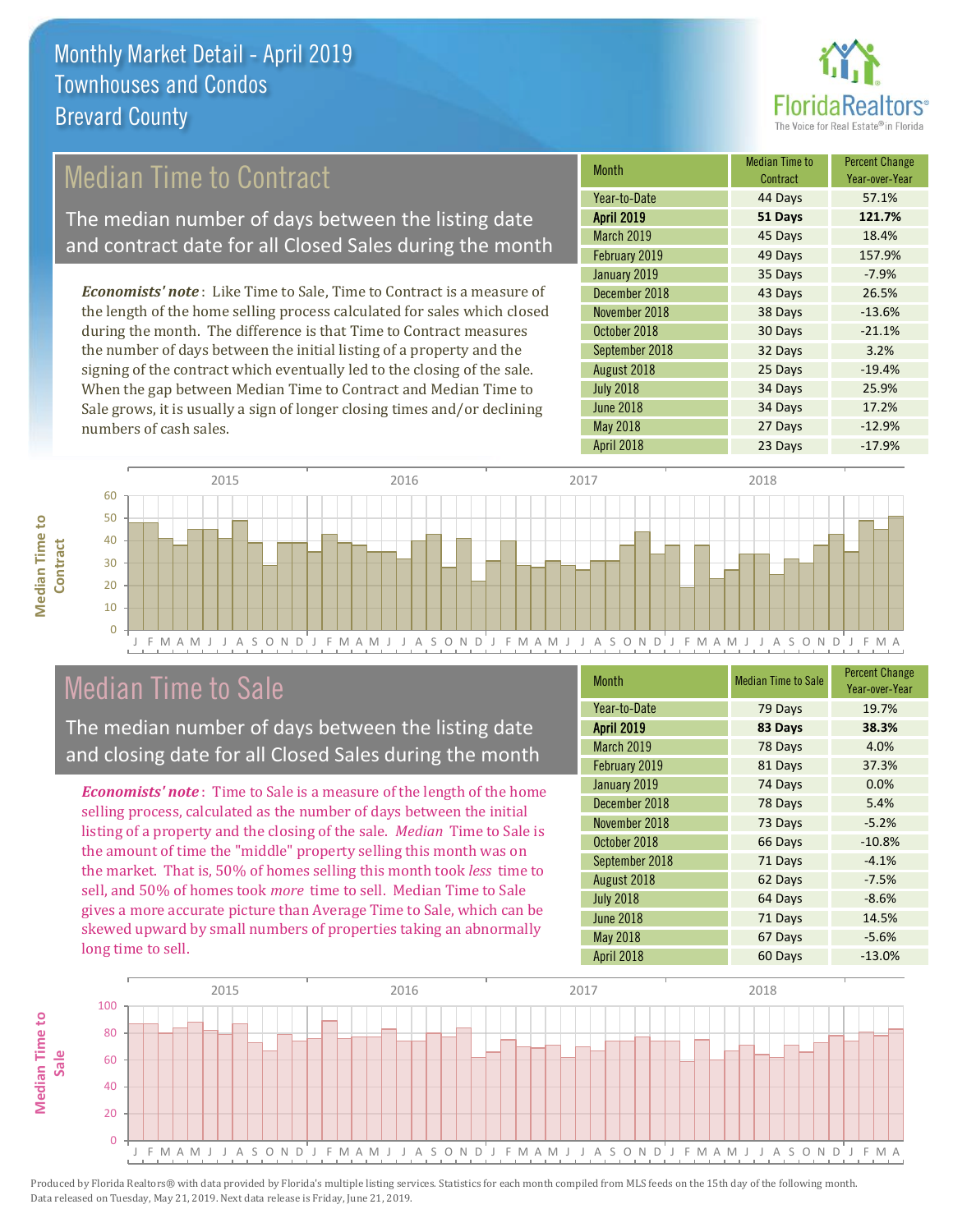distressed properties for sale.



| <b>New Pending Sales</b>                                                       | <b>Month</b>      | <b>New Pending Sales</b> | <b>Percent Change</b><br>Year-over-Year |
|--------------------------------------------------------------------------------|-------------------|--------------------------|-----------------------------------------|
|                                                                                | Year-to-Date      | 1,083                    | $-10.9%$                                |
| The number of listed properties that went under                                | <b>April 2019</b> | 279                      | $-9.1%$                                 |
| contract during the month                                                      | <b>March 2019</b> | 285                      | $-13.6%$                                |
|                                                                                | February 2019     | 273                      | $-13.3%$                                |
|                                                                                | January 2019      | 246                      | $-6.5%$                                 |
| <b>Economists' note</b> : Because of the typical length of time it takes for a | December 2018     | 151                      | $-21.4%$                                |
| sale to close, economists consider Pending Sales to be a decent                | November 2018     | 187                      | $-15.8%$                                |
| indicator of potential future Closed Sales. It is important to bear in         | October 2018      | 222                      | 3.7%                                    |
| mind, however, that not all Pending Sales will be closed successfully.         | September 2018    | 225                      | 47.1%                                   |
| So, the effectiveness of Pending Sales as a future indicator of Closed         | August 2018       | 258                      | $-4.1%$                                 |
| Sales is susceptible to changes in market conditions such as the               | <b>July 2018</b>  | 251                      | 2.4%                                    |

J F M A M J J A S O N D J F M A M J J A S O N D J F M A M J J A S O N D J F M A M J J A S O N D J F M A  $\Omega$ 50 100 150 200 250 300 350 2015 2016 2017 2018

# New Listings

The number of properties put onto the market during the month

availability of financing for homebuyers and the inventory of

*Economists' note* : New Listings tend to rise in delayed response to increasing prices, so they are often seen as a lagging indicator of market health. As prices rise, potential sellers raise their estimations of value—and in the most recent cycle, rising prices have freed up many potential sellers who were previously underwater on their mortgages. Note that in our calculations, we take care to not include properties that were recently taken off the market and quickly relisted, since these are not really *new* listings.

| <b>Month</b>      | <b>New Listings</b> | <b>Percent Change</b><br>Year-over-Year |
|-------------------|---------------------|-----------------------------------------|
| Year-to-Date      | 1,306               | $-7.7%$                                 |
| <b>April 2019</b> | 309                 | $-10.4%$                                |
| March 2019        | 313                 | $-8.7%$                                 |
| February 2019     | 310                 | $-9.6%$                                 |
| January 2019      | 374                 | $-2.6%$                                 |
| December 2018     | 212                 | $-4.1%$                                 |
| November 2018     | 279                 | 8.6%                                    |
| October 2018      | 281                 | 10.6%                                   |
| September 2018    | 271                 | 63.3%                                   |
| August 2018       | 338                 | 11.6%                                   |
| <b>July 2018</b>  | 272                 | $-8.4%$                                 |
| <b>June 2018</b>  | 258                 | 1.2%                                    |
| <b>May 2018</b>   | 362                 | 13.8%                                   |
| April 2018        | 345                 | 7.1%                                    |

June 2018 **234** -3.3% May 2018 292 292 3.9% April 2018 307 307 16.3%



Produced by Florida Realtors® with data provided by Florida's multiple listing services. Statistics for each month compiled from MLS feeds on the 15th day of the following month. Data released on Tuesday, May 21, 2019. Next data release is Friday, June 21, 2019.

**New Listings**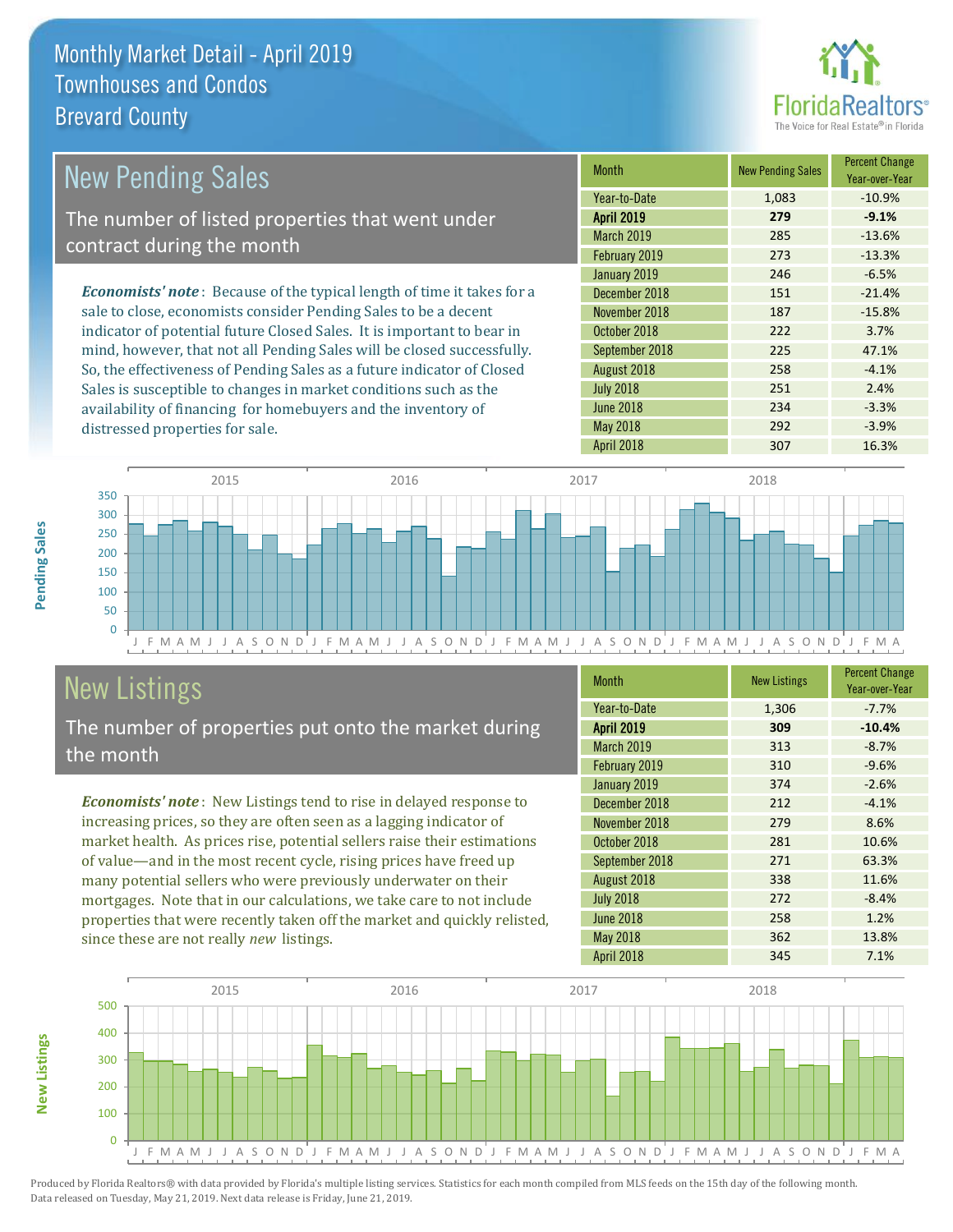

# *Economists' note* : There are a number of ways to define and calculate Inventory (Active Listings) The number of property listings active at the end of the month

Inventory. Our method is to simply count the number of active listings on the last day of the month, and hold this number to compare with the same month the following year. Inventory rises when New Listings are outpacing the number of listings that go off-market (regardless of whether they actually sell). Likewise, it falls when New Listings aren't keeping up with the rate at which homes are going off-market.

| <b>Month</b>             | Inventory | <b>Percent Change</b><br>Year-over-Year |
|--------------------------|-----------|-----------------------------------------|
| <b>YTD (Monthly Avg)</b> | 947       | 18.1%                                   |
| April 2019               | 902       | 15.1%                                   |
| March 2019               | 931       | 18.3%                                   |
| February 2019            | 967       | 18.2%                                   |
| January 2019             | 989       | 20.6%                                   |
| December 2018            | 904       | 23.8%                                   |
| November 2018            | 898       | 19.6%                                   |
| October 2018             | 846       | 13.7%                                   |
| September 2018           | 819       | 10.8%                                   |
| August 2018              | 802       | 4.7%                                    |
| <b>July 2018</b>         | 769       | $-0.4%$                                 |
| <b>June 2018</b>         | 775       | 0.8%                                    |
| May 2018                 | 807       | 1.9%                                    |
| April 2018               | 784       | $-5.1%$                                 |



# Months Supply of Inventory

An estimate of the number of months it will take to deplete the current Inventory given recent sales rates

*Economists' note* : MSI is a useful indicator of market conditions. The benchmark for a balanced market (favoring neither buyer nor seller) is 5.5 months of inventory. Anything higher is traditionally a buyers' market, and anything lower is a sellers' market. There is no single accepted way of calculating MSI. A common method is to divide current Inventory by the most recent month's Closed Sales count, but this count is a usually poor predictor of future Closed Sales due to seasonal cycles. To eliminate seasonal effects, we use the 12-month average of monthly Closed Sales instead.

| <b>Month</b>             | <b>Months Supply</b> | <b>Percent Change</b><br>Year-over-Year |
|--------------------------|----------------------|-----------------------------------------|
| <b>YTD (Monthly Avg)</b> | 4.1                  | 13.9%                                   |
| <b>April 2019</b>        | 3.9                  | 11.4%                                   |
| March 2019               | 4.1                  | 17.1%                                   |
| February 2019            | 4.2                  | 13.5%                                   |
| January 2019             | 4.2                  | 10.5%                                   |
| December 2018            | 3.8                  | 15.2%                                   |
| November 2018            | 3.8                  | 11.8%                                   |
| October 2018             | 3.6                  | 5.9%                                    |
| September 2018           | 3.5                  | 2.9%                                    |
| August 2018              | 3.5                  | 2.9%                                    |
| <b>July 2018</b>         | 3.3                  | $-2.9%$                                 |
| <b>June 2018</b>         | 3.4                  | $-2.9%$                                 |
| May 2018                 | 3.5                  | $-2.8%$                                 |
| <b>April 2018</b>        | 3.5                  | $-5.4%$                                 |

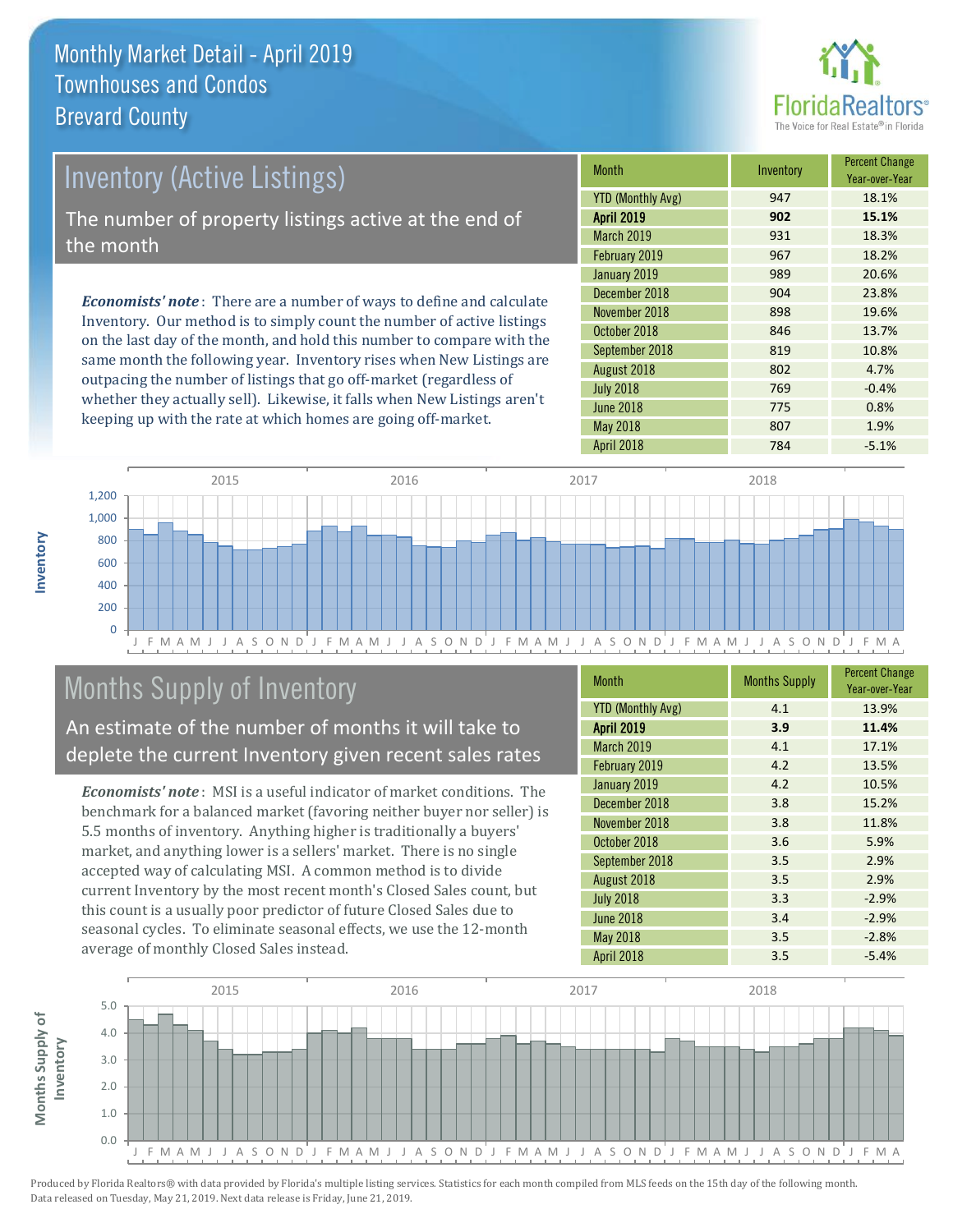

# Closed Sales by Sale Price

The number of sales transactions which closed during the month

*Economists' note:* Closed Sales are one of the simplest—yet most important—indicators for the residential real estate market. When comparing Closed Sales across markets of different sizes, we recommend comparing the percent changes in sales rather than the number of sales. Closed Sales (and many other market metrics) are affected by seasonal cycles, so actual trends are more accurately represented by year-over-year changes (i.e. comparing a month's sales to the amount of sales in the same month in the previous year), rather than changes from one month to the next.





## Median Time to Contract by Sale Price The median number of days between the listing date and contract date for all Closed Sales during the month

*Economists' note* : Like Time to Sale, Time to Contract is a measure of the length of the home selling process calculated for sales which closed during the month. The difference is that Time to Contract measures the number of days between the initial listing of a property and the signing of the contract which eventually led to the closing of the sale. When the gap between Median Time to Contract and Median Time to Sale grows, it is usually a sign of longer closing times and/or declining numbers of cash sales.

| <b>Sale Price</b>     | Median Time to<br>Contract | <b>Percent Change</b><br>Year-over-Year |
|-----------------------|----------------------------|-----------------------------------------|
| Less than \$50,000    | 10 Days                    | $-95.4%$                                |
| $$50,000 - $99,999$   | 33 Days                    | 22.2%                                   |
| $$100,000 - $149,999$ | 35 Days                    | 169.2%                                  |
| $$150,000 - $199,999$ | 34 Days                    | 100.0%                                  |
| \$200,000 - \$249,999 | 27 Days                    | 28.6%                                   |
| \$250,000 - \$299,999 | 54 Days                    | 25.6%                                   |
| \$300,000 - \$399,999 | 60 Days                    | 36.4%                                   |
| \$400,000 - \$599,999 | 90 Days                    | 104.5%                                  |
| \$600,000 - \$999,999 | 560 Days                   | 2140.0%                                 |
| \$1,000,000 or more   | (No Sales)                 | N/A                                     |

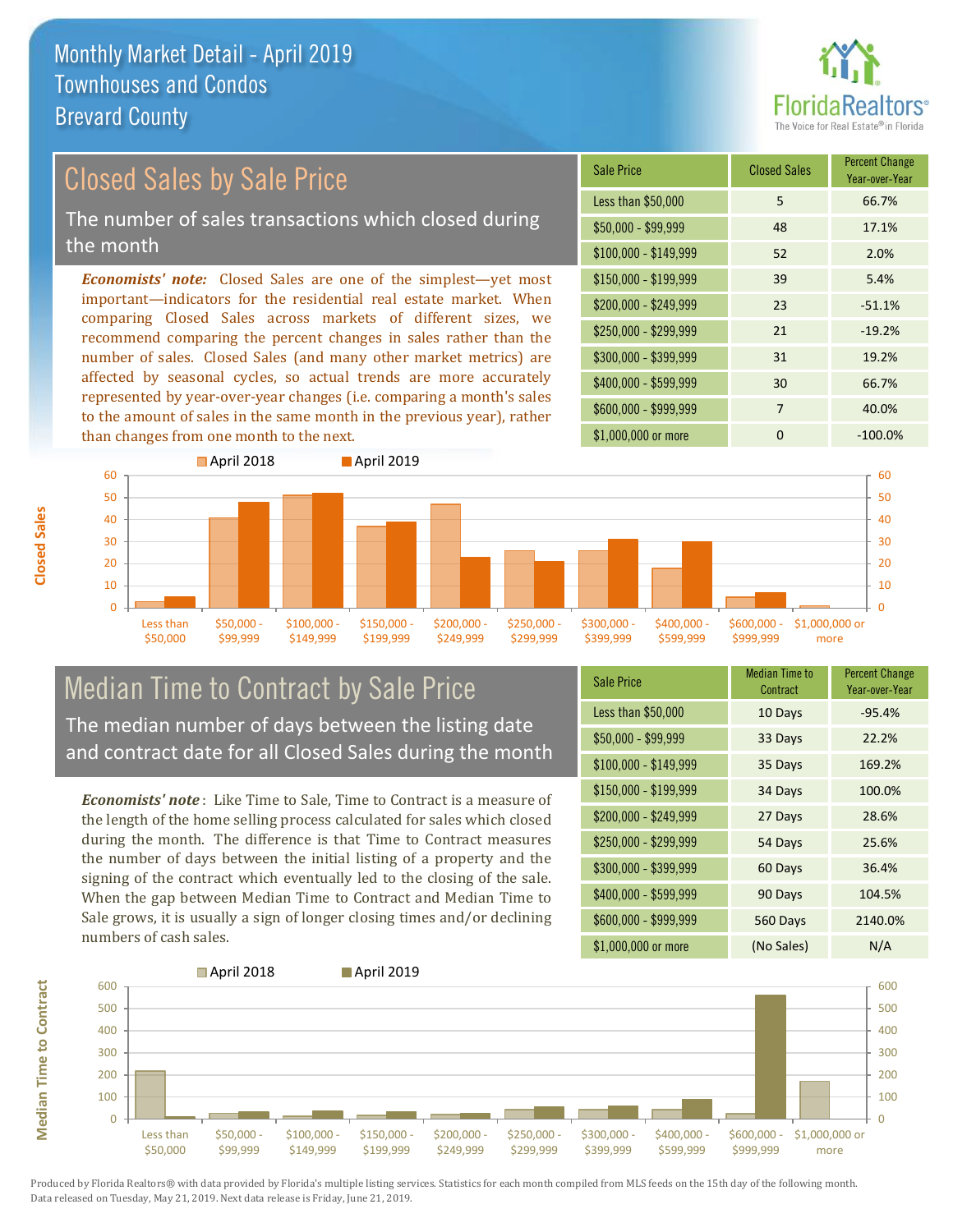

# New Listings by Initial Listing Price

The number of properties put onto the market during the month

*Economists' note:* New Listings tend to rise in delayed response to increasing prices, so they are often seen as a lagging indicator of market health. As prices rise, potential sellers raise their estimations of value—and in the most recent cycle, rising prices have freed up many potential sellers who were previously underwater on their mortgages. Note that in our calculations, we take care to not include properties that were recently taken off the market and quickly relisted, since these are not really *new* listings.

| <b>Initial Listing Price</b> | <b>New Listings</b> | <b>Percent Change</b><br>Year-over-Year |
|------------------------------|---------------------|-----------------------------------------|
| Less than \$50,000           | 3                   | 50.0%                                   |
| $$50,000 - $99,999$          | 39                  | $-22.0%$                                |
| $$100,000 - $149,999$        | 56                  | $-8.2%$                                 |
| \$150,000 - \$199,999        | 66                  | 57.1%                                   |
| \$200,000 - \$249,999        | 37                  | $-32.7%$                                |
| \$250,000 - \$299,999        | 31                  | 3.3%                                    |
| \$300,000 - \$399,999        | 37                  | $-36.2%$                                |
| \$400,000 - \$599,999        | 31                  | $-16.2%$                                |
| \$600,000 - \$999,999        | 9                   | $-10.0%$                                |
| \$1,000,000 or more          | n                   | N/A                                     |



## Inventory by Current Listing Price The number of property listings active at the end of the month

*Economists' note* : There are a number of ways to define and calculate Inventory. Our method is to simply count the number of active listings on the last day of the month, and hold this number to compare with the same month the following year. Inventory rises when New Listings are outpacing the number of listings that go off-market (regardless of whether they actually sell). Likewise, it falls when New Listings aren't keeping up with the rate at which homes are going off-market.

| <b>Current Listing Price</b> | Inventory | <b>Percent Change</b><br>Year-over-Year |
|------------------------------|-----------|-----------------------------------------|
| Less than \$50,000           | 10        | 11.1%                                   |
| $$50,000 - $99,999$          | 65        | $-29.3%$                                |
| $$100,000 - $149,999$        | 132       | 50.0%                                   |
| $$150,000 - $199,999$        | 128       | 82.9%                                   |
| \$200,000 - \$249,999        | 101       | 27.8%                                   |
| \$250,000 - \$299,999        | 101       | 9.8%                                    |
| \$300,000 - \$399,999        | 180       | 25.0%                                   |
| $$400,000 - $599,999$        | 113       | $-12.4%$                                |
| \$600,000 - \$999,999        | 59        | $-13.2%$                                |
| \$1,000,000 or more          | 13        | 0.0%                                    |



**New Listings**

**Inventory**